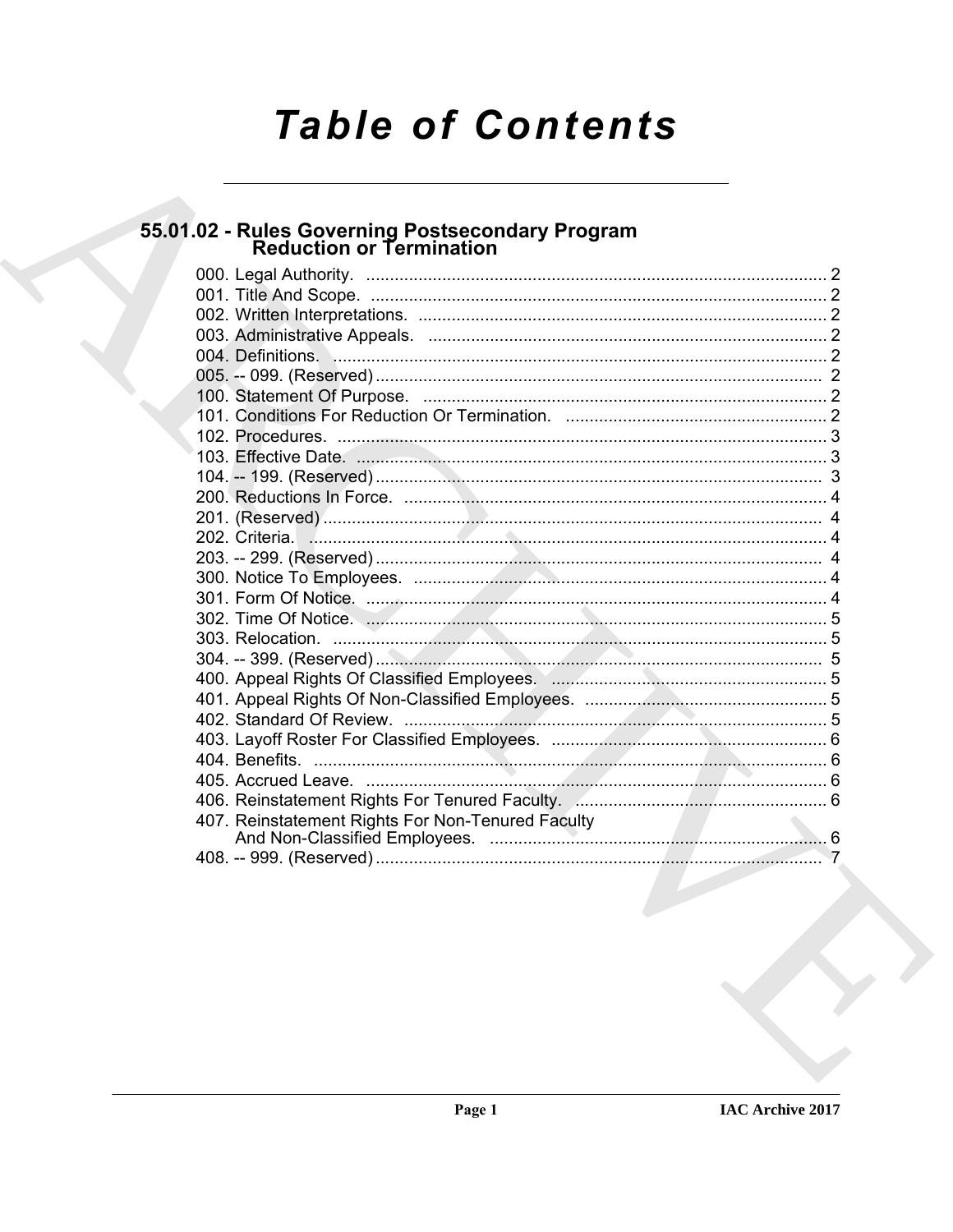#### **IDAPA 55 TITLE 01 CHAPTER 02**

#### <span id="page-1-0"></span>**55.01.02 - RULES GOVERNING POSTSECONDARY PROGRAM REDUCTION OR TERMINATION**

#### <span id="page-1-1"></span>**000. LEGAL AUTHORITY.**

#### <span id="page-1-2"></span>**001. TITLE AND SCOPE.**

#### <span id="page-1-3"></span>**002. WRITTEN INTERPRETATIONS.**

#### <span id="page-1-4"></span>**003. ADMINISTRATIVE APPEALS.**

#### <span id="page-1-15"></span><span id="page-1-12"></span><span id="page-1-11"></span><span id="page-1-5"></span>**004. DEFINITIONS.**

|                |                                                                                                                                                                                                                            | <b>CHAPTER 02</b>                                                                                                                                                                                                                                                                                                                                                                                                                                                                                                                                                                                                                                                                     |            |  |  |
|----------------|----------------------------------------------------------------------------------------------------------------------------------------------------------------------------------------------------------------------------|---------------------------------------------------------------------------------------------------------------------------------------------------------------------------------------------------------------------------------------------------------------------------------------------------------------------------------------------------------------------------------------------------------------------------------------------------------------------------------------------------------------------------------------------------------------------------------------------------------------------------------------------------------------------------------------|------------|--|--|
|                |                                                                                                                                                                                                                            | 55.01.02 - RULES GOVERNING POSTSECONDARY PROGRAM REDUCTION OR TERMINATION                                                                                                                                                                                                                                                                                                                                                                                                                                                                                                                                                                                                             |            |  |  |
| 000.           |                                                                                                                                                                                                                            | LEGAL AUTHORITY.<br>The State Board of Education is designated as the State Board for Career Technical Education and is responsible to<br>execute the laws of the state of Idaho relative to career technical education, administer state and federal funds, and<br>through the administrator of the State Division of Career Technical Education, coordinate all efforts in career<br>technical education (Sections 33-2202 through 33-2212, Idaho Code).                                                                                                                                                                                                                            | $(4-5-00)$ |  |  |
| 001.           |                                                                                                                                                                                                                            | TITLE AND SCOPE.                                                                                                                                                                                                                                                                                                                                                                                                                                                                                                                                                                                                                                                                      |            |  |  |
|                | 01.                                                                                                                                                                                                                        | Title. These rules shall be known as the IDAPA 55.01.02, "Rules Governing Postsecondary<br>Program Reduction or Termination."                                                                                                                                                                                                                                                                                                                                                                                                                                                                                                                                                         | $(4-5-00)$ |  |  |
|                | 02.                                                                                                                                                                                                                        | Scope. These rules serve the administration of Career Technical Education in Idaho and define the<br>duties of the State Division of Career Technical Education.                                                                                                                                                                                                                                                                                                                                                                                                                                                                                                                      | $(4-5-00)$ |  |  |
| 002.           | Education.                                                                                                                                                                                                                 | <b>WRITTEN INTERPRETATIONS.</b><br>Written interpretations of these rules, if any, are on file at the office of the State Division of Career Technical                                                                                                                                                                                                                                                                                                                                                                                                                                                                                                                                | $(4-5-00)$ |  |  |
|                | 003.<br><b>ADMINISTRATIVE APPEALS.</b><br>All appeals under these rules shall be conducted pursuant to the procedures set forth by the State Board of Career<br>Technical Education.<br>$(4-5-00)$<br>004.<br>DEFINITIONS. |                                                                                                                                                                                                                                                                                                                                                                                                                                                                                                                                                                                                                                                                                       |            |  |  |
|                |                                                                                                                                                                                                                            |                                                                                                                                                                                                                                                                                                                                                                                                                                                                                                                                                                                                                                                                                       |            |  |  |
|                | 01.                                                                                                                                                                                                                        | ICPS. Means Idaho Classified Personnel System.                                                                                                                                                                                                                                                                                                                                                                                                                                                                                                                                                                                                                                        | $(4-5-00)$ |  |  |
|                | 02.                                                                                                                                                                                                                        | <b>SDCTE</b> . Means State Division of Career Technical Education.                                                                                                                                                                                                                                                                                                                                                                                                                                                                                                                                                                                                                    | $(4-5-00)$ |  |  |
|                | 03.                                                                                                                                                                                                                        | <b>SBCTE</b> . Means State Board for Career Technical Education.                                                                                                                                                                                                                                                                                                                                                                                                                                                                                                                                                                                                                      | $(4-5-00)$ |  |  |
|                | 04.                                                                                                                                                                                                                        | <b>Institution</b> . Means one $(1)$ of the six $(6)$ postsecondary technical colleges.                                                                                                                                                                                                                                                                                                                                                                                                                                                                                                                                                                                               | $(4-5-00)$ |  |  |
|                | $005. - 099.$                                                                                                                                                                                                              | (RESERVED)                                                                                                                                                                                                                                                                                                                                                                                                                                                                                                                                                                                                                                                                            |            |  |  |
| <b>100.</b>    |                                                                                                                                                                                                                            | STATEMENT OF PURPOSE.<br>IDAPA 55.01.02, "Rules Governing Postsecondary Program Reduction Or Termination," specifically applies to<br>reductions or terminations in postsecondary career technical education programs, and to the extent there is a conflict<br>between IDAPA 55.01.02, "Rules Governing Postsecondary Program Reduction Or Termination," and the<br>Administrative Rules of the Board of Education IDAPA 08.01.02, "Personnel Rules of the State Board of Education,"<br>IDAPA 55.01.02, "Rules Governing Postsecondary Program Reduction Or Termination," supersedes and shall be<br>given priority over said Administrative Rules of the State Board of Education. | $(4-5-00)$ |  |  |
| 101.<br>exist. |                                                                                                                                                                                                                            | <b>CONDITIONS FOR REDUCTION OR TERMINATION.</b><br>The Idaho State Board of Career Technical Education sets forth the following conditions and procedures for the<br>reduction or termination of postsecondary career technical programs. Any postsecondary career technical education<br>program is subject to reduction or termination when the SBCTE finds that one $(1)$ or more of the following conditions                                                                                                                                                                                                                                                                      | $(4-5-00)$ |  |  |
|                | 01.                                                                                                                                                                                                                        | Inadequate Job Opportunities. Adequate job opportunities no longer exist in the occupation of<br>which the training is provided (as exhibited by local, regional and statewide employment data) to justify continued<br>operation of a program at its current level.                                                                                                                                                                                                                                                                                                                                                                                                                  | $(4-5-00)$ |  |  |

#### <span id="page-1-14"></span><span id="page-1-13"></span><span id="page-1-6"></span>**005. -- 099. (RESERVED)**

#### <span id="page-1-7"></span>**100. STATEMENT OF PURPOSE.**

#### <span id="page-1-10"></span><span id="page-1-9"></span><span id="page-1-8"></span>**101. CONDITIONS FOR REDUCTION OR TERMINATION.**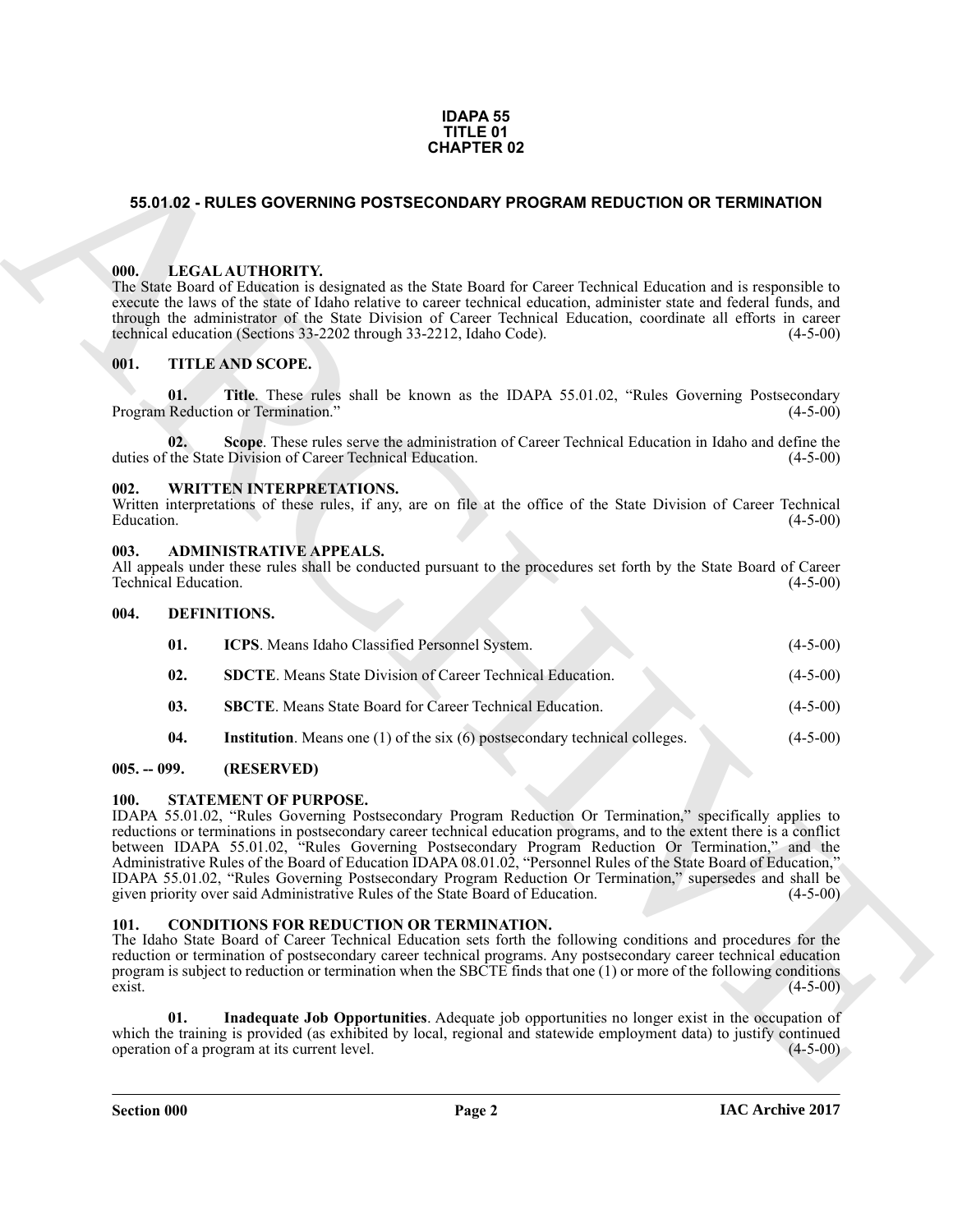#### <span id="page-2-7"></span>*IDAHO ADMINISTRATIVE CODE IDAPA 55.01.02 Division of Career Technical Education Postsecondary Program Reduction or Termination*

Division of Coincide Reference of the states contained the state in the properties of the state in the state of the state of the state of the state of the state of the state of the state of the state of the state of the s **02. Inadequate Student Enrollment**. Student enrollment is below an acceptable standard for two (2) consecutive years. (Standard to be predetermined at the local level based on facilities requirements, equipment needs, and an acceptable student/teacher ratio.) Seventy-five percent (75%) of capacity is considered a generally acceptable standard.  $(4-5-00)$ 

<span id="page-2-5"></span>**03. Inadequate Job Placement**. Job placement in the occupation for which training is provided is below seventy-five percent (75%) of completers available for employment for two (2) consecutive years. Job placement will be assessed through statewide follow-up system. (4-5-00)

<span id="page-2-3"></span>**Inadequate Completion Rate**. For two (2) consecutive years, Associate of Applied Science degree programs/options and certificate programs/options have less than a fifty percent (50%) completion rate.

 $(4-5-00)$ 

<span id="page-2-6"></span>**05. Inadequate Need Based on Assessment**. Current statewide Needs Assessment/Strategic Plan places reduced emphasis on training in the occupation for which the program prepares students. (4-5-00)

<span id="page-2-4"></span>**06.** Inadequate Finances. A condition of financial exigency as determined by the SBCTE prevents the tion of a quality program at its current level of operation. (4-5-00) continuation of a quality program at its current level of operation.

#### <span id="page-2-9"></span><span id="page-2-0"></span>**102. PROCEDURES.**

The following procedures will govern the reduction or termination of postsecondary career technical programs.  $(4-5-00)$ 

<span id="page-2-10"></span>**01.** Notice of Initiation. (4-5-00)

**a.** Formal notice of initiation of program review proceedings will be provided to the institution's t/designee by the SDCTE; or president/designee by the SDCTE; or

**b.** When the proceedings are initiated by the institution, the institution's president/designee will notify TE.  $(4-5-00)$ the SDCTE.

<span id="page-2-12"></span>**02. Official Documentation**. Official documentation that one (1) or more of the conditions stated in Section 101 exists. This documentation will be compiled through the joint efforts of the institution and the SDCTE.

 $(4-5-00)$ 

<span id="page-2-13"></span>**03. Official Recommendation**. Official recommendation for program reduction or termination will be the SDCTE to the SBCTE for final action. (4-5-00) presented by the SDCTE to the SBCTE for final action.

<span id="page-2-11"></span>**Notification of Employees**. The postsecondary institution will notify the employees affected by tion or termination of the SBCTE's action. (4-5-00) the program reduction or termination of the SBCTE's action.

<span id="page-2-15"></span>**05. Vacated Positions**. The vacated position(s) will remain with the postsecondary institution if appropriate reallocation is justified to the SBCTE. Positions left vacated more than twelve (12) months are subject to reallocation within the career technical college system or elimination. (4-5-00) reallocation within the career technical college system or elimination.

<span id="page-2-14"></span>**06. Transfer of Programs**. Upon written request by the postsecondary institution, assessment will be made by the SDCTE to determine the feasibility of transferring the program, position(s), equipment and such, affected by the reduction or termination to another postsecondary institution. (4-5-00)

#### <span id="page-2-8"></span><span id="page-2-1"></span>**103. EFFECTIVE DATE.**

The actual program reduction or termination will take place upon completion of the school year in which the reduction or termination was approved, or upon completion of the program by students enrolled in the program, whichever is later, unless provision can be made for transfer of such students to a mutually acceptable program.

 $(4-5-00)$ 

<span id="page-2-2"></span>**104. -- 199. (RESERVED)**

**Section 102 Page 3**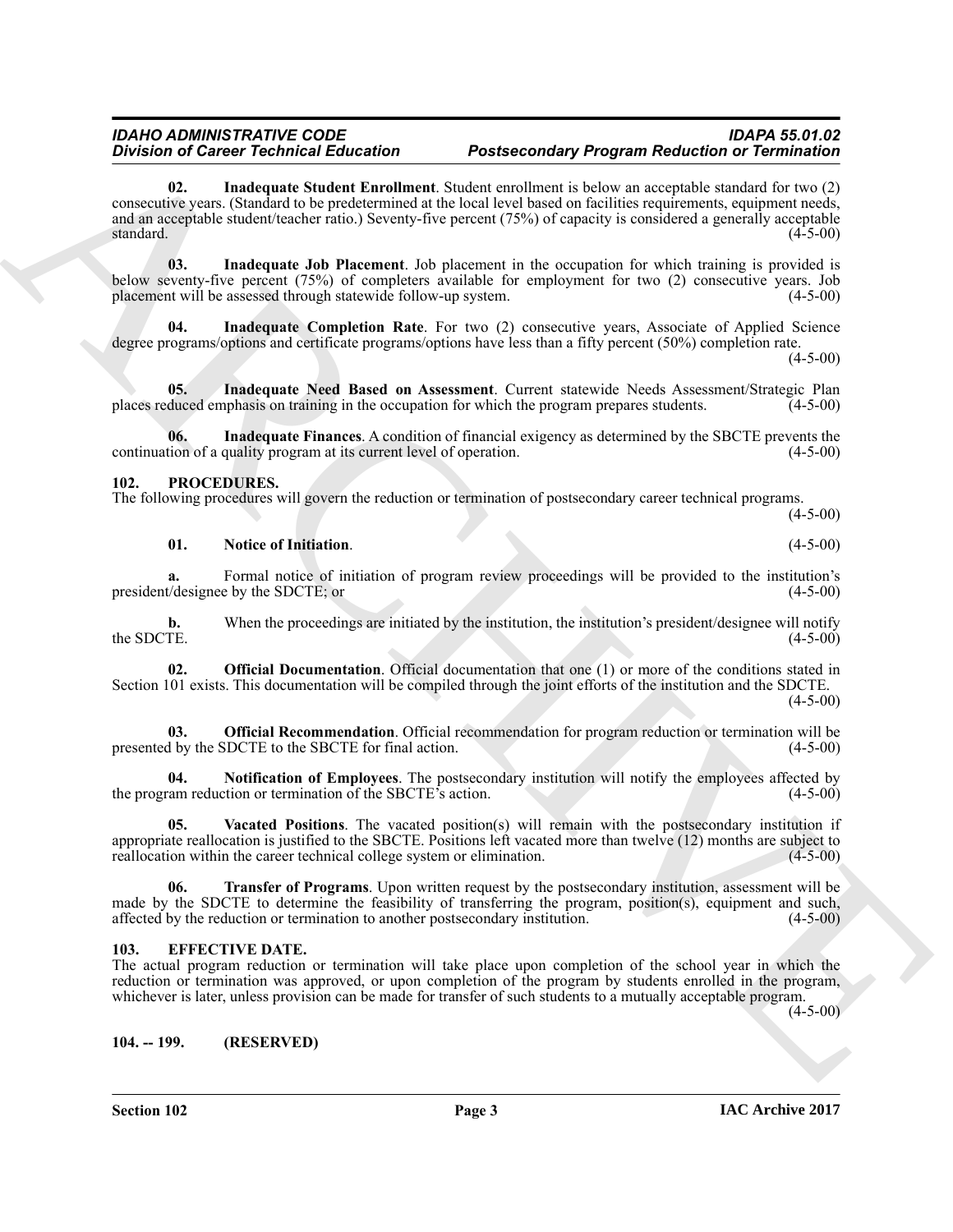#### *IDAHO ADMINISTRATIVE CODE IDAPA 55.01.02 Division of Career Technical Education Postsecondary Program Reduction or Termination*

#### <span id="page-3-15"></span><span id="page-3-0"></span>**200. REDUCTIONS IN FORCE.**

#### <span id="page-3-1"></span>**201. (RESERVED)**

#### <span id="page-3-9"></span><span id="page-3-8"></span><span id="page-3-7"></span><span id="page-3-6"></span><span id="page-3-2"></span>**202. CRITERIA.**

|             |                          | <b>Division of Career Technical Education</b>                                     | <b>Postsecondary Program Reduction or Termination</b>                                                                                                                                                                                                                                                                                                                                                                                                                                                                                                                                                                                                                                                                                                                                                                                                 |            |
|-------------|--------------------------|-----------------------------------------------------------------------------------|-------------------------------------------------------------------------------------------------------------------------------------------------------------------------------------------------------------------------------------------------------------------------------------------------------------------------------------------------------------------------------------------------------------------------------------------------------------------------------------------------------------------------------------------------------------------------------------------------------------------------------------------------------------------------------------------------------------------------------------------------------------------------------------------------------------------------------------------------------|------------|
| <b>200.</b> | remedies therefore.      | <b>REDUCTIONS IN FORCE.</b>                                                       | The institution, after consultation with career technical faculty, professional staff, and classified personnel, must<br>prepare and recommend to the SDCTE a plan consisting of various alternatives to implement program reduction or<br>termination and staff reduction procedures. When developing this plan, consideration must be given to the necessity<br>and manner of reducing the employment force and the criteria for identifying the employees who are to be laid off.<br>The SDCTE must consider and approve a program to implement its decision prior to the effective date of any layoffs.<br>Reductions in force will be done equitably, in good faith, and in a systematic manner. The institution may establish a<br>committee to advise the president/designee on the need for program reduction or termination and the possible | $(4-5-00)$ |
| 201.        |                          | (RESERVED)                                                                        |                                                                                                                                                                                                                                                                                                                                                                                                                                                                                                                                                                                                                                                                                                                                                                                                                                                       |            |
| 202.        | <b>CRITERIA.</b>         | quality and effectiveness of its programs.                                        | In making any staff reduction recommendation, the institution must utilize as the first criterion the preservation of the                                                                                                                                                                                                                                                                                                                                                                                                                                                                                                                                                                                                                                                                                                                             | $(4-5-00)$ |
|             | 01.                      | employees, regardless of their status.                                            | <b>Retained Employees.</b> Those employees who, in the sole and absolute discretion of the institution<br>president, are determined to be of key importance to the specific program will be retained in preference to other                                                                                                                                                                                                                                                                                                                                                                                                                                                                                                                                                                                                                           | $(4-5-00)$ |
|             | 02.                      | instructional, maintenance, administrative, and other support areas.              | Programs. Programs, for the purposes of Section 202, include career technical, academic, non-                                                                                                                                                                                                                                                                                                                                                                                                                                                                                                                                                                                                                                                                                                                                                         | $(4-5-00)$ |
|             | 03.                      | Other Criteria. Other criteria that must be considered include:                   |                                                                                                                                                                                                                                                                                                                                                                                                                                                                                                                                                                                                                                                                                                                                                                                                                                                       | $(4-5-00)$ |
|             | a.                       | Tenure.                                                                           |                                                                                                                                                                                                                                                                                                                                                                                                                                                                                                                                                                                                                                                                                                                                                                                                                                                       | $(4-5-00)$ |
|             | b.                       | Rank.                                                                             |                                                                                                                                                                                                                                                                                                                                                                                                                                                                                                                                                                                                                                                                                                                                                                                                                                                       | $(4-5-00)$ |
|             | c.                       | Time in rank.                                                                     |                                                                                                                                                                                                                                                                                                                                                                                                                                                                                                                                                                                                                                                                                                                                                                                                                                                       | $(4-5-00)$ |
|             | d.                       | Length of service.                                                                |                                                                                                                                                                                                                                                                                                                                                                                                                                                                                                                                                                                                                                                                                                                                                                                                                                                       | $(4-5-00)$ |
|             | е.                       | Field of specialization.                                                          |                                                                                                                                                                                                                                                                                                                                                                                                                                                                                                                                                                                                                                                                                                                                                                                                                                                       | $(4-5-00)$ |
|             | f.                       | Maintenance of necessary programs or services.                                    |                                                                                                                                                                                                                                                                                                                                                                                                                                                                                                                                                                                                                                                                                                                                                                                                                                                       | $(4-5-00)$ |
|             | g.                       | Maintenance of affirmative action programs.                                       |                                                                                                                                                                                                                                                                                                                                                                                                                                                                                                                                                                                                                                                                                                                                                                                                                                                       | $(4-5-00)$ |
|             | h.                       | Quality of service and work.                                                      |                                                                                                                                                                                                                                                                                                                                                                                                                                                                                                                                                                                                                                                                                                                                                                                                                                                       | $(4-5-00)$ |
|             | $203. - 299.$            | (RESERVED)                                                                        |                                                                                                                                                                                                                                                                                                                                                                                                                                                                                                                                                                                                                                                                                                                                                                                                                                                       |            |
| 300.        |                          | NOTICE TO EMPLOYEES.<br>program reduction or termination.                         | Any layoff may be of severe economic and personal loss to the employee. Therefore, within five (5) working days of<br>SBCTE program reduction approval, the institution must give notice in writing to employees who are affected by a                                                                                                                                                                                                                                                                                                                                                                                                                                                                                                                                                                                                                | $(4-5-00)$ |
| 301.        | The notice must include: | FORM OF NOTICE.                                                                   |                                                                                                                                                                                                                                                                                                                                                                                                                                                                                                                                                                                                                                                                                                                                                                                                                                                       | $(4-5-00)$ |
|             | 01.                      | <b>Date</b> . The effective date of layoff;                                       |                                                                                                                                                                                                                                                                                                                                                                                                                                                                                                                                                                                                                                                                                                                                                                                                                                                       | $(4-5-00)$ |
|             | 02.                      |                                                                                   | <b>Reasons.</b> A statement of the reasons for the action to eliminate or reduce the size of the program;                                                                                                                                                                                                                                                                                                                                                                                                                                                                                                                                                                                                                                                                                                                                             | $(4-5-00)$ |
|             | 03.                      | Criteria. The basis, the procedures, and the criteria used to layoff an employee; |                                                                                                                                                                                                                                                                                                                                                                                                                                                                                                                                                                                                                                                                                                                                                                                                                                                       | $(4-5-00)$ |

#### <span id="page-3-3"></span>**203. -- 299. (RESERVED)**

#### <span id="page-3-14"></span><span id="page-3-4"></span>**300. NOTICE TO EMPLOYEES.**

## <span id="page-3-13"></span><span id="page-3-12"></span><span id="page-3-11"></span><span id="page-3-10"></span><span id="page-3-5"></span>**301. FORM OF NOTICE.** The notice must include: (4-5-00) **01. Date**. The effective date of layoff; (4-5-00) **02. Reasons**. A statement of the reasons for the action to eliminate or reduce the size of the program;  $(4-5-00)$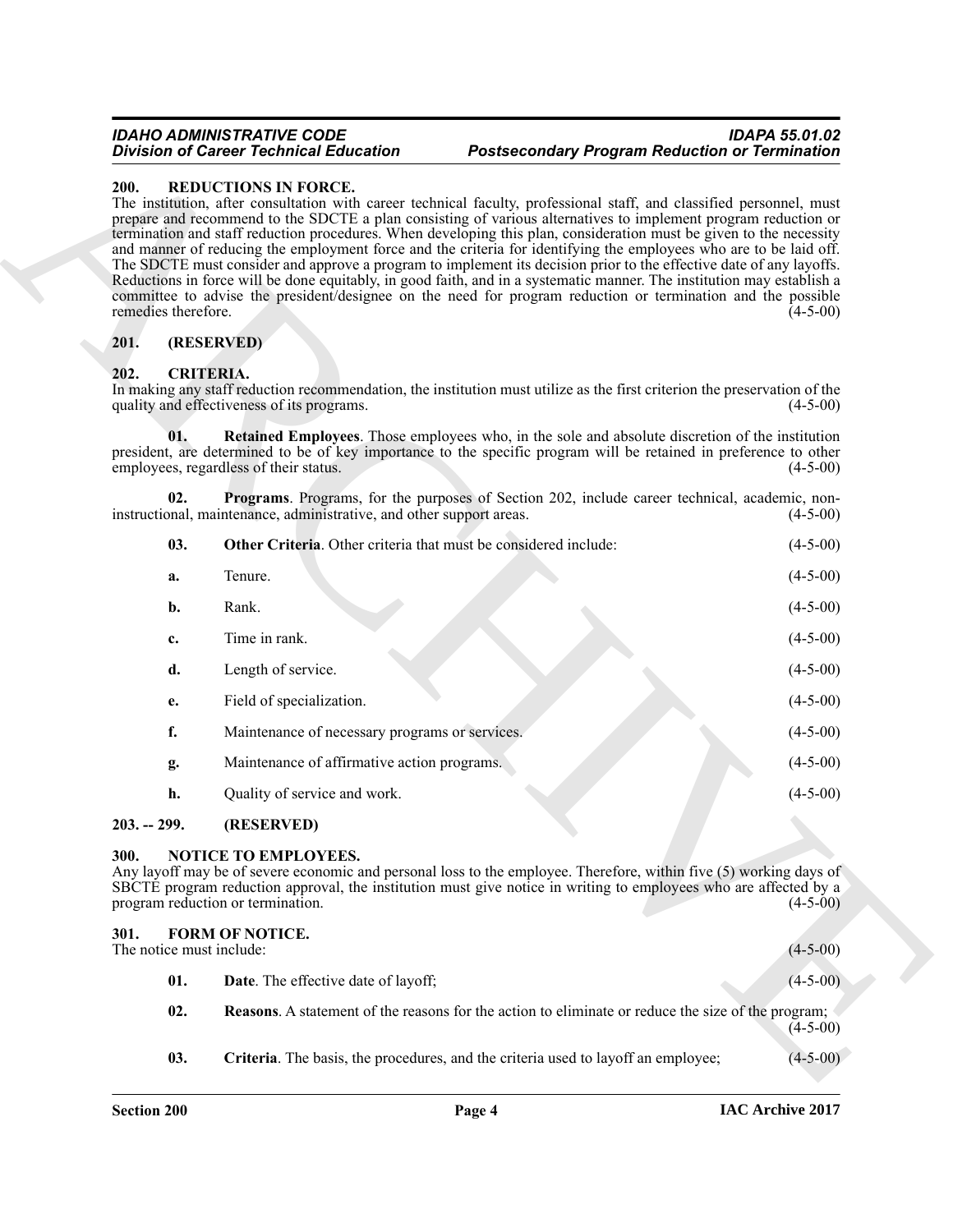**04.** Appeal. Any opportunity for appeal of the initial recommendation and access to appropriate tation; and (4-5-00) documentation; and

<span id="page-4-16"></span><span id="page-4-15"></span><span id="page-4-12"></span><span id="page-4-11"></span>**05.** Reinstatement. The reinstatement rights of the employee. (4-5-00)

#### <span id="page-4-0"></span>**302. TIME OF NOTICE.**

The institution will make every effort to give as much notice as practical to each affected employee in advance of the effective date of the layoff. The SBCTE requires the following minimum written notice of layoff. (4-5-0 effective date of the layoff. The SBCTE requires the following minimum written notice of layoff.

**01. Classified Employees**. To employees subject to the Idaho Classified Personnel System (ICPS) who shall be subject to the requirements of the ICPS, but in no case not less than sixty (60) calendar days before the effective date of lavoff. (4-5-00) effective date of layoff.

<span id="page-4-17"></span>**02.** Exempt Employees. To exempt employees serving under a contract of employment for a fixed less than sixty (60) calendar days before the effective date of layoff. (4-5-00) term, not less than sixty  $(60)$  calendar days before the effective date of layoff.

<span id="page-4-18"></span>Faculty Members. To faculty members occupying faculty positions, a notice of the effective date of the layoff being not less than sixty (60) calendar days prior to the end of the semester in which the reduction or termination is declared. (4-5-00) termination is declared.

<span id="page-4-19"></span>**04. Timelines**. If notice is not given within the timelines of Section 300 or Section 302, then such date shall be no sooner than sixty (60) after the actual notice is given. (4-5-00) effective date shall be no sooner than sixty  $(60)$  after the actual notice is given.

#### <span id="page-4-13"></span><span id="page-4-1"></span>**303. RELOCATION.**

Division of Caricer Technical Education<br>
Units and the speed Any upper later speed with the speed of the situation and seven as a speed of the state of the state of the state of the state of the state of the state of the At the time it is preparing and implementing a program reduction or termination the institution shall, to the extent practicable, make a good faith effort to relocate any employee to be laid off in a suitable vacant position within the institution for which that employee is fully qualified. Except when required by the rules of the Division of Human Resources applicable to employees subject to the ICPS, an employee to be laid off has no right to bump another employee from a position to maintain employment. This good faith effort to relocate an employee need not extend beyond the effective date of the layoff, but the employee does have the layoff roster rights provided herein. (4-5-00)

#### <span id="page-4-2"></span>**304. -- 399. (RESERVED)**

#### <span id="page-4-6"></span><span id="page-4-3"></span>**400. APPEAL RIGHTS OF CLASSIFIED EMPLOYEES.**

<span id="page-4-7"></span>The decision of the institution's president is final and not appealable to the SBCTE. (4-5-00)

#### <span id="page-4-4"></span>**401. APPEAL RIGHTS OF NON-CLASSIFIED EMPLOYEES.**

A reduction in force of employees serving under a contract of employment for a fixed term will be accomplished by non-renewal of the contract of employment rather than by layoff during the term of employment. Non-renewal is not appealable within the institution nor is it appealable to the SBCTE. If an institution determines that the reduction in force requires that an employee serving under a contract of employment for a fixed term be laid off during the term of employment, that employee is entitled to use the institution's appeal procedures. (4-5-00)

<span id="page-4-10"></span>**01. Notification**. The employee must notify the president/designee of the institution in writing, within fifteen (15) days of the receipt of the notice of layoff, of his/her intent to use the institution's appeal procedure.

 $(4-5-00)$ 

**02.** Decision. The decision of the president following the appeal procedure is final and not appealable to the SBCTE. to the SBCTE.  $(4-5-00)$ 

<span id="page-4-14"></span><span id="page-4-9"></span><span id="page-4-8"></span>**03. Effective Date**. Use of the internal appeal procedure does not delay the effective date of layoff. (4-5-00)

#### <span id="page-4-5"></span>**402. STANDARD OF REVIEW.**

The sole basis on which to contest a layoff of employees subject to the ICPS is compliance with the rules of the Division of Human Resources, where applicable, and compliance with the rules and the program for reduction in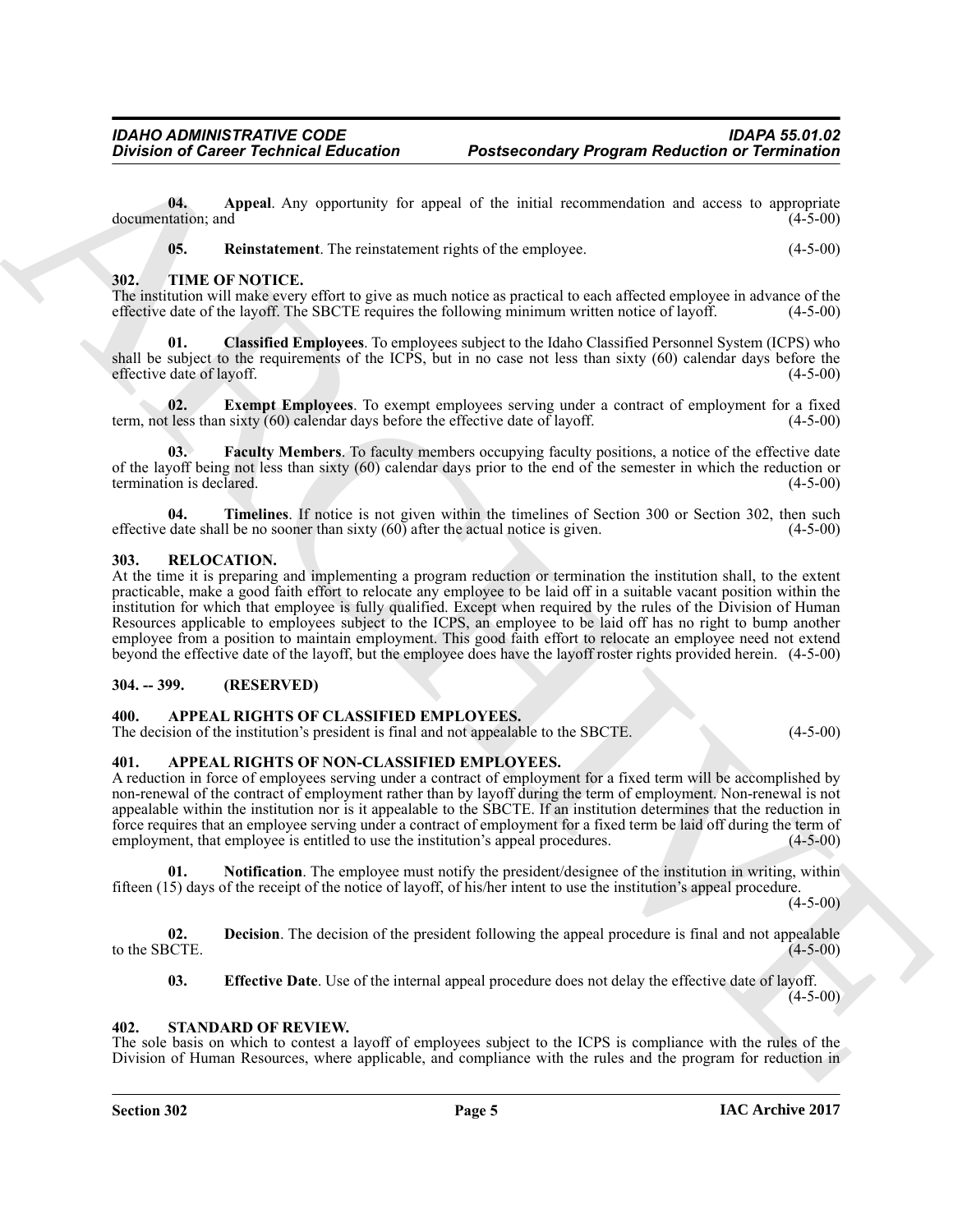force approved by the SBCTE. The sole basis to contest a layoff of faculty members and non-faculty/non-classified employees serving under a contract of employment for a fixed term is compliance with the SBCTE rules and the program for reduction in force approved by the SBCTE. (4-5-00) program for reduction in force approved by the SBCTE.

#### <span id="page-5-7"></span><span id="page-5-0"></span>**403. LAYOFF ROSTER FOR CLASSIFIED EMPLOYEES.**

When laying off employees subject to the ICPS, the institution must prepare and distribute a listing of retention point scores of employees and classes to be affected by the layoff as required by the rules of the Division of Human Resources. A classified employee reinstated from a layoff roster will be paid at a pay grade and step consistent with the rules of the IPC in effect at the time of reinstatement. (4-5-00)

#### <span id="page-5-6"></span><span id="page-5-1"></span>**404. BENEFITS.**

An employee who is laid off may continue to contribute toward and receive the benefits of any state health insurance program if, and to the extent, that the laws, rules, regulations, policies, and procedures governing the administration of such insurance program so permit. (4-5-00) of such insurance program so permit.

#### <span id="page-5-5"></span><span id="page-5-2"></span>**405. ACCRUED LEAVE.**

An employee who has been laid off and who accepts reemployment must be credited with any sick leave which the employee had accrued as of the date of layoff, and with any annual leave which the employee had accrued as of the date of layoff and for which the employee has not received payment. (4-5-00)

#### <span id="page-5-12"></span><span id="page-5-3"></span>**406. REINSTATEMENT RIGHTS FOR TENURED FACULTY.**

In cases of layoff of tenured faculty members occupying faculty positions, the position concerned may not be filled by replacement within a period of three (3) years from the effective date of the layoff unless the tenured faculty member has been offered a return to employment in that position and has not accepted the offer within thirty (30) calendar days after the offer was extended. (4-5-00)

<span id="page-5-14"></span>**01. Obligation**. If an offer of reinstatement is not accepted, the tenured faculty member's name may be deleted from the reinstatement list, and, if so deleted, the institution and the SBCTE have no further obligation to the faculty member. (4-5-00) faculty member.

<span id="page-5-15"></span><span id="page-5-13"></span>**02. Benefits**. A tenured faculty member who is laid off may continue to contribute toward and receive benefits of any state health insurance program if, and to the extent that, the laws, rules, regulations, policies, and procedures governing the administration of such insurance program so permit. (4-5-00)

Division of Carice Yechnical Education and Resistance Postparta Resistance in the specific of the specific orientation of the specific orientation of the specific orientation of the specific orientation of the specific or **03. Reemployment**. A tenured member of the faculty who has been laid off and who accepts reemployment at the institution will resume tenure and the rank held at the time of layoff, be credited with any sick leave accrued as of the date of layoff, be paid a salary commensurate with the rank and length of previous service, and be credited with any annual leave which the employee has accrued as of the date of layoff and for which the employee has not received payment. (4-5-00) (4-5-00)

#### <span id="page-5-8"></span><span id="page-5-4"></span>**407. REINSTATEMENT RIGHTS FOR NON-TENURED FACULTY AND NON-CLASSIFIED EMPLOYEES.**

In cases of layoff of non-tenured faculty members occupying faculty positions, and non-classified employees, the position concerned may not be filled by replacement within a period of one (1) year from the effective date of the layoff unless the employee has been offered a return to employment in that position and the employee has not accepted the offer within thirty (30) calendar days after the offer was extended. (4-5-00) accepted the offer within thirty  $(30)$  calendar days after the offer was extended.

<span id="page-5-11"></span>**Obligation**. If an offer of reinstatement is not accepted, the employee's name may be deleted from the reinstatement list and, if so deleted, the institution and the SBCTE have no further obligation to the employee.

 $(4-5-00)$ 

**02. Benefits**. A non-tenured faculty member, or a non-classified employee who is laid off may continue to contribute toward and receive the benefits of any state health insurance program if, and to the extent that. the laws, rules, regulations, policies, and procedures governing the administration of such insurance program so permit. (4-5-00)  $permit.$  (4-5-00)

<span id="page-5-10"></span><span id="page-5-9"></span>**03.** Non-Tenured Faculty. A non-tenured member of the faculty who has been laid off and who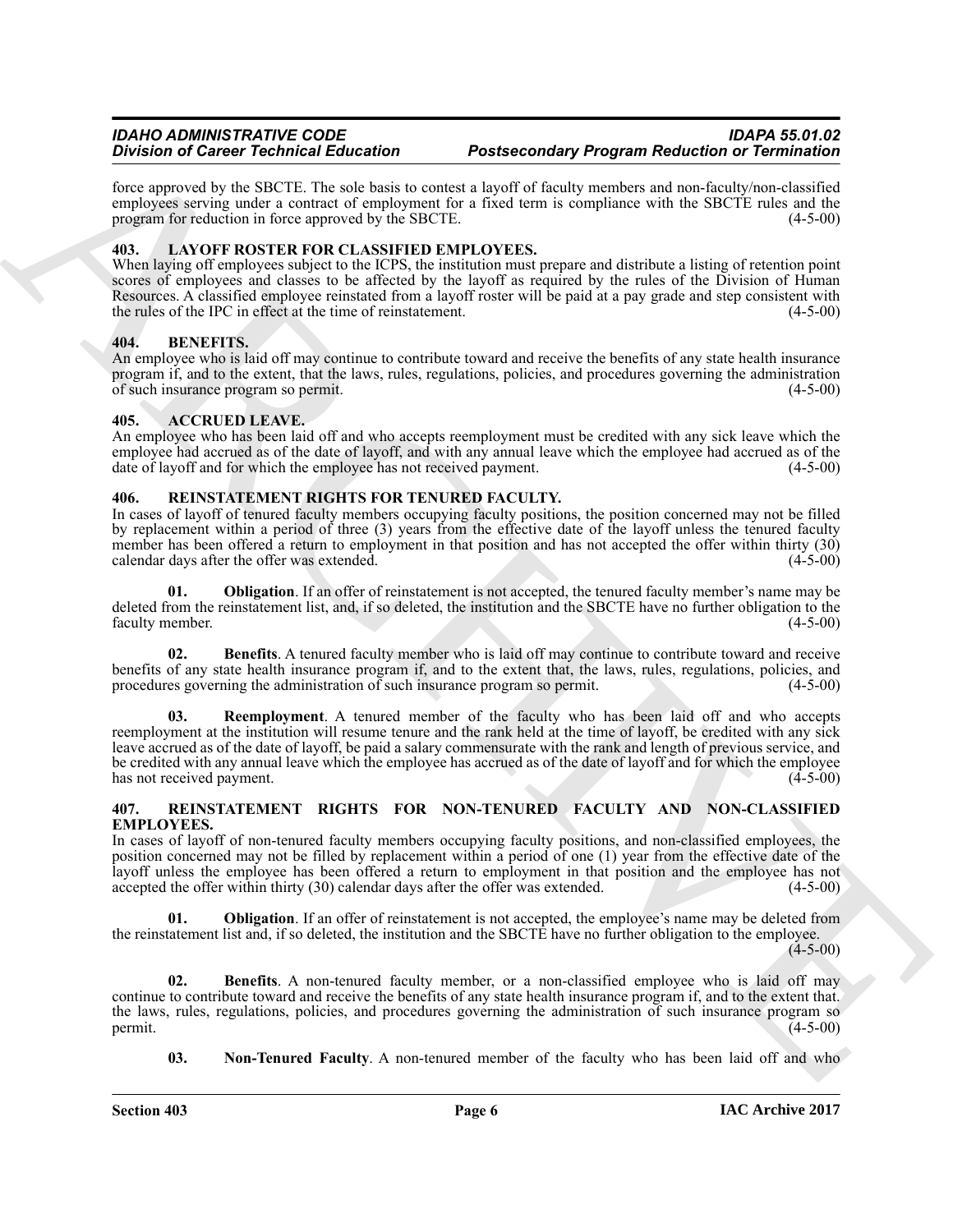#### *IDAHO ADMINISTRATIVE CODE IDAPA 55.01.02* **Postsecondary Program Reduction or Termination**

<span id="page-6-1"></span>accepts reemployment at the institution will resume the rank (if applicable) held at the time of layoff, be credited with any sick leave accrued as of the date of layoff, be paid a salary commensurate with the rank and length of previous service, and will be credited with any annual leave which the employee had accrued as of the date of layoff and for which the employee has not received payment. (4-5-00) which the employee has not received payment.

British of Chinese Technical Education<br>
control and the state of the state of the state of the state of the state of the state of the state of the state<br>
control and the state of the state of the state of the state of the **04. Non-Classified Employee**. A non-classified employee who has been laid off and who accepts reemployment at the institution will be credited with any sick leave the employee had accrued as of the date of layoff, paid a salary commensurate with the length of previous service, and credited with any annual leave which the employee had accrued as of the date of layoff and for which the employee has not received payment. (4-5-00) employee had accrued as of the date of layoff and for which the employee has not received payment.

<span id="page-6-0"></span>**408. -- 999. (RESERVED)**